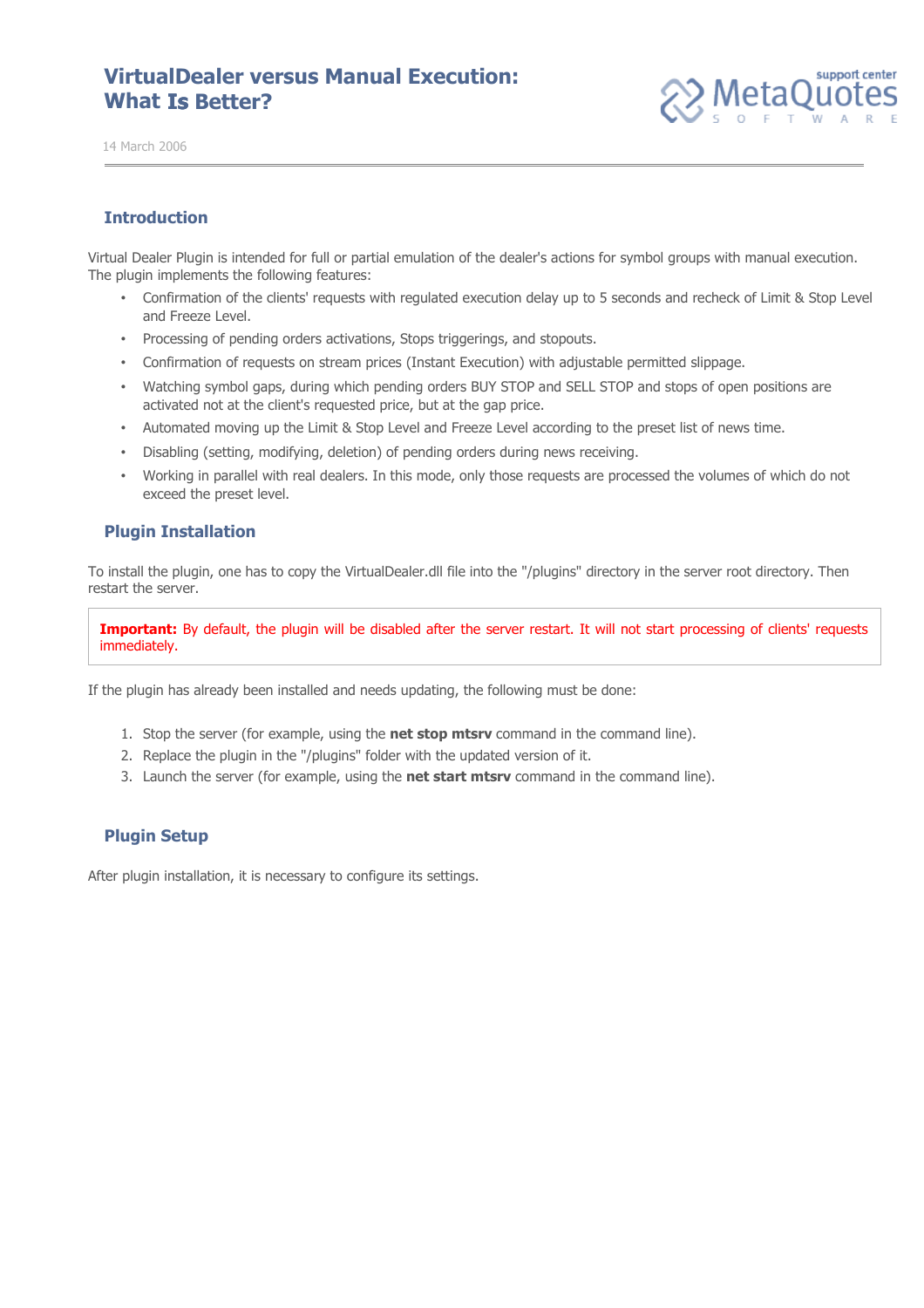| <b>Plugin: Virtual Dealer 3.10</b>                                                                                                                   |                                 |                |  |  |
|------------------------------------------------------------------------------------------------------------------------------------------------------|---------------------------------|----------------|--|--|
| The server plugin is intended for enrichment of the server functionality and represents an external<br>program with remote configuration management. |                                 |                |  |  |
|                                                                                                                                                      | Load at server startup          |                |  |  |
|                                                                                                                                                      | Configurable by managers        |                |  |  |
| Parameters:                                                                                                                                          | Name                            | Value          |  |  |
|                                                                                                                                                      | ab Delay (1-5 sec, 0 - disable) | 5              |  |  |
|                                                                                                                                                      | ab Virtual Manager Account      | 888            |  |  |
| ab Groups                                                                                                                                            |                                 | $\ast$         |  |  |
| ab Symbols                                                                                                                                           |                                 | !GOLD,*        |  |  |
| ab Max Volume                                                                                                                                        |                                 | $\overline{0}$ |  |  |
| ab Max Losing Slippage (pips)<br>Add                                                                                                                 |                                 | 100            |  |  |
| ab Max Profit Slippage (pips)                                                                                                                        |                                 | $\overline{0}$ |  |  |
| Delete<br>ab Max Profit Slippage Volume                                                                                                              |                                 | 1.0            |  |  |
| Cancel<br>ОК                                                                                                                                         |                                 |                |  |  |

Parameters are described below.

| <b>Parameter</b>                | <b>Description</b>                                                                                                                                                                                                                                                                                                                                                                              |  |  |  |
|---------------------------------|-------------------------------------------------------------------------------------------------------------------------------------------------------------------------------------------------------------------------------------------------------------------------------------------------------------------------------------------------------------------------------------------------|--|--|--|
| Delay (1-5 sec, 0 -<br>disable) | Delay of the request execution. If the delay equals to zero, it means that the plugin is disabled and<br>does not process requests. If the delay is above zero, it means that the plugin is enabled and<br>processes requests. The real delay may be one second shorter. For example, if the delay is specified<br>as 5 seconds, confirmation will be sent to the client within 4 to 5 seconds. |  |  |  |
| Virtual Manager Account         | The account number of the manager on behalf of whom the virtual dealer will act.                                                                                                                                                                                                                                                                                                                |  |  |  |
| Groups                          | Groups processed by the Virtual Dealer. The groups can be listed using templates. For example,<br>demo* - all demo groups, Ireal,* - all groups except for the real ones, demoforex-<br><b>usd, demoforex-jpy</b> - only groups named demoforex-usd and demoforex-jpy, respectively.                                                                                                            |  |  |  |
| Symbols                         | List of symbols to be processed by the VirtualDealer. The symbols can be listed using templates.<br>For example, USD*- all symbols starting with USD; ISILVER, IGOLD,* - all symbols except for gold<br>and silver.                                                                                                                                                                             |  |  |  |
| Max Volume                      | Maximal amount of lots for a trade to be processed by the Virtual Dealer when there are other<br>dealers online. If the trade volume exceeds its value and there is an online dealer with rights to<br>process such requests, the Virtual Dealer skips such an operations. Thus, the human dealer can<br>process dangerous requests.                                                            |  |  |  |
| Max Losing Slippage<br>(pips)   | The maximum permissible slippage of the market price against the client's request price during Delay<br>time, at which the client's request is confirmed at its price <b>against the client</b> . Example:                                                                                                                                                                                      |  |  |  |
|                                 | A client wants to sell GBPUSD at the current price of 1.8737. Virtual Dealer accepts the<br>request and waits a preset amount of seconds.                                                                                                                                                                                                                                                       |  |  |  |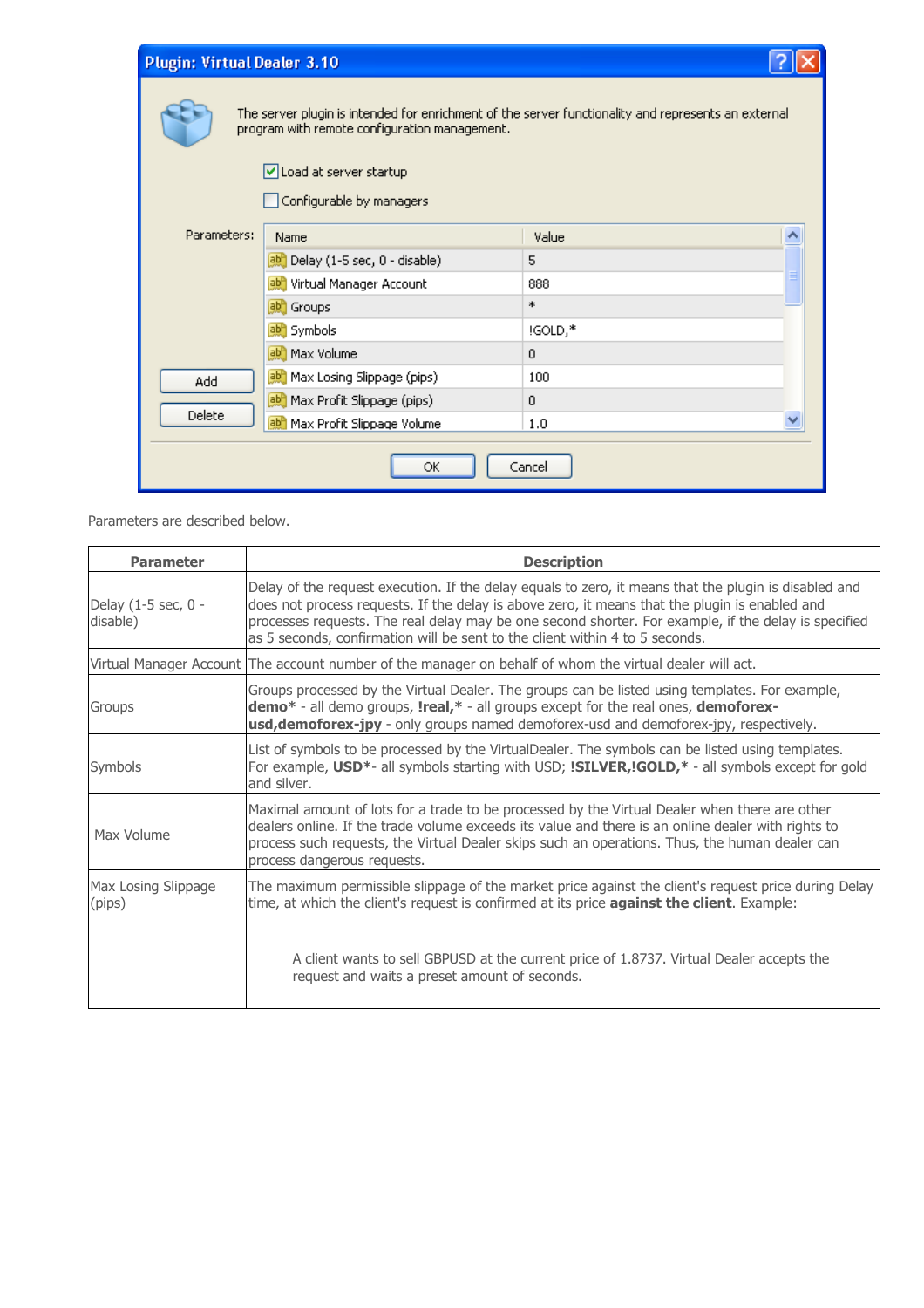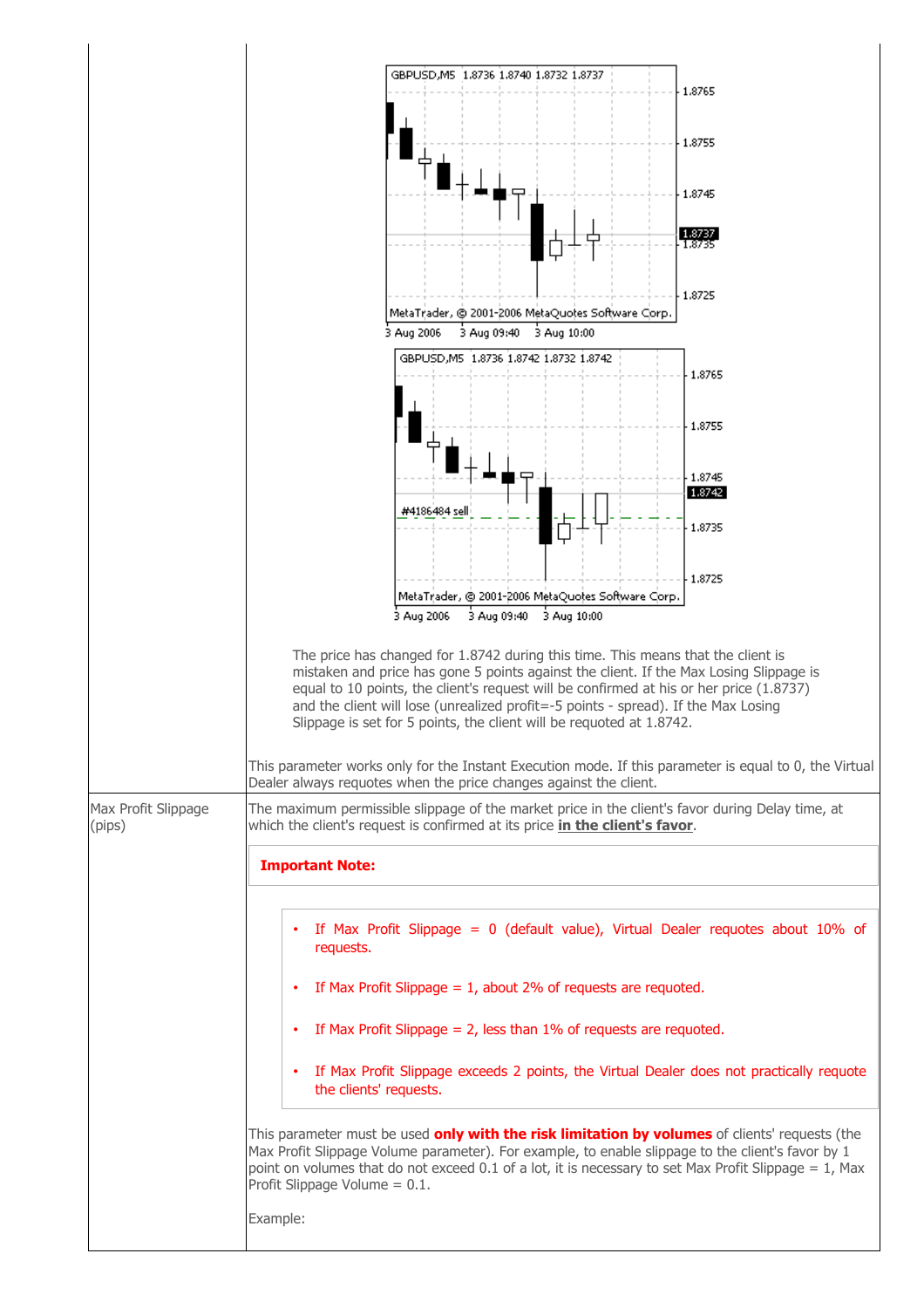A client wants to sell GBPUSD at 1.8732. Virtual Dealer accepts the request and waits a preset amount of seconds.

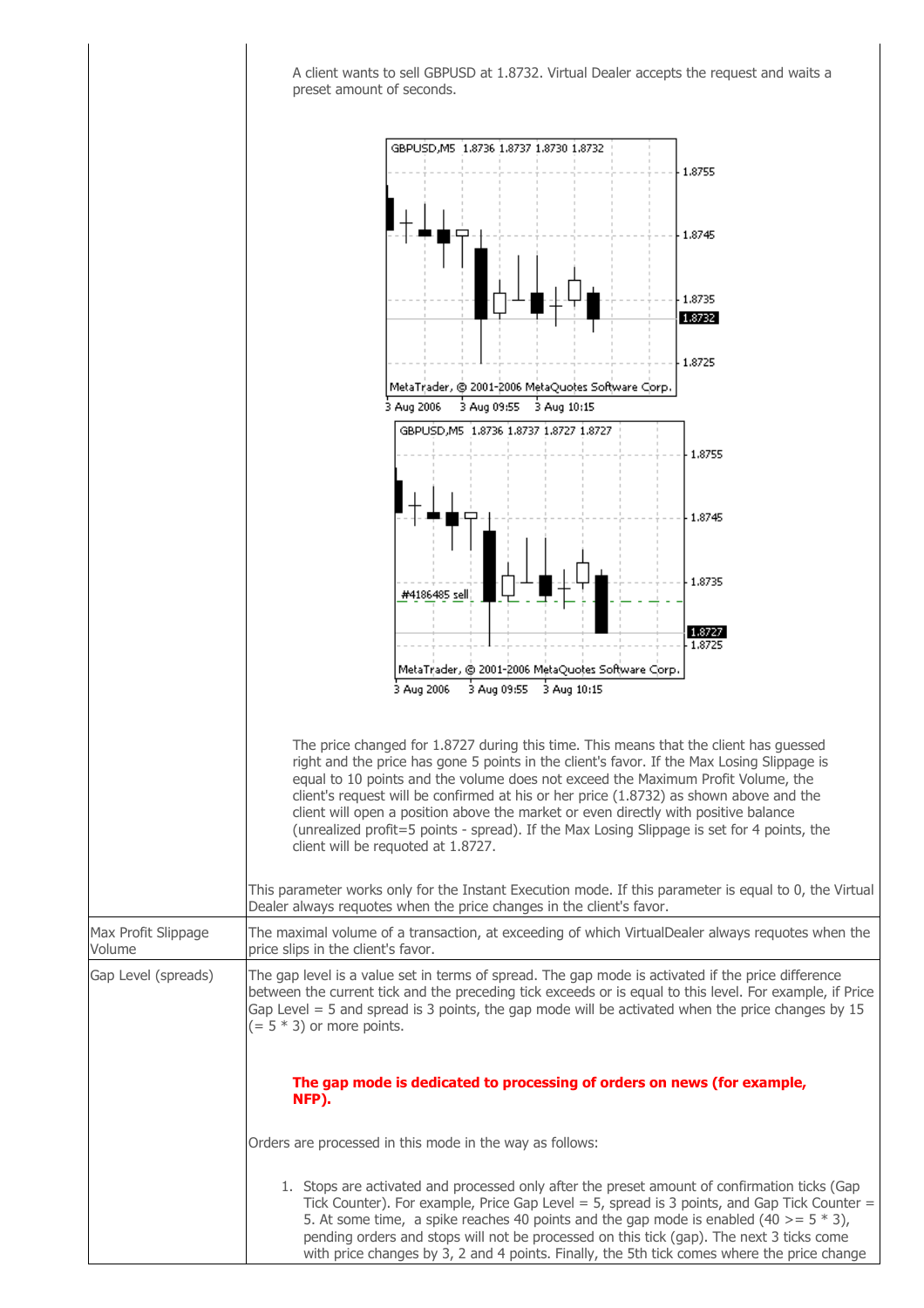makes 1 point. At this moment, pending orders will be activated and stops will be processed at the price of this 5th tick. If a gap occurs among confirmation ticks again, the Gap Tick Counter will be reset and the count starts again.

2. Pending orders in gap are processed at the worst (for the client) price (BUY STOP, SELL STOP - at the gap price, BUY LIMIT, SELL LIMIT - at the client's price). At this, the order comment contains the note of **[started/gap]**. For example, the client has set SELL STOP at 1.2780. A spike from 1.2787 to 1.2730 has happened after some time.

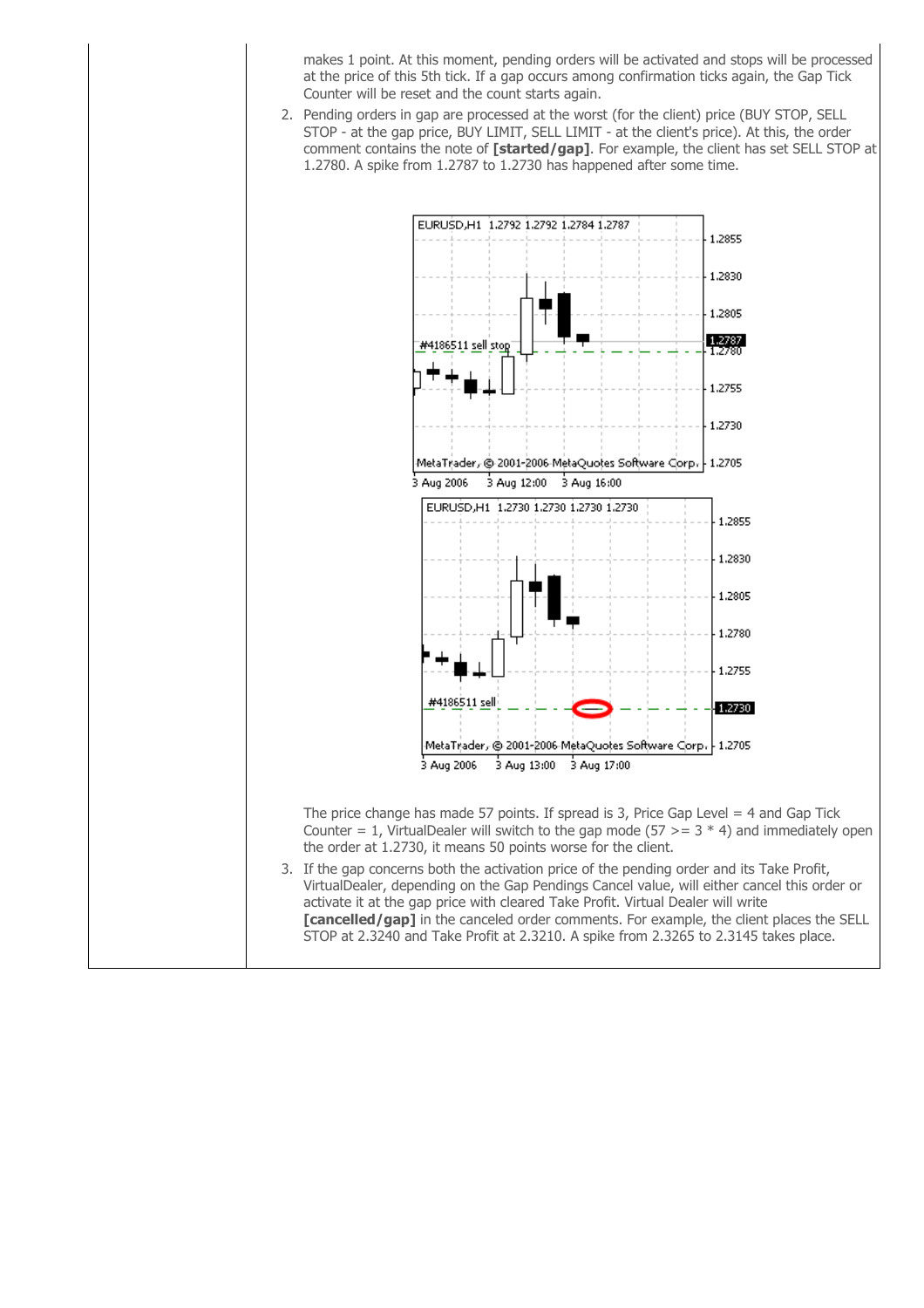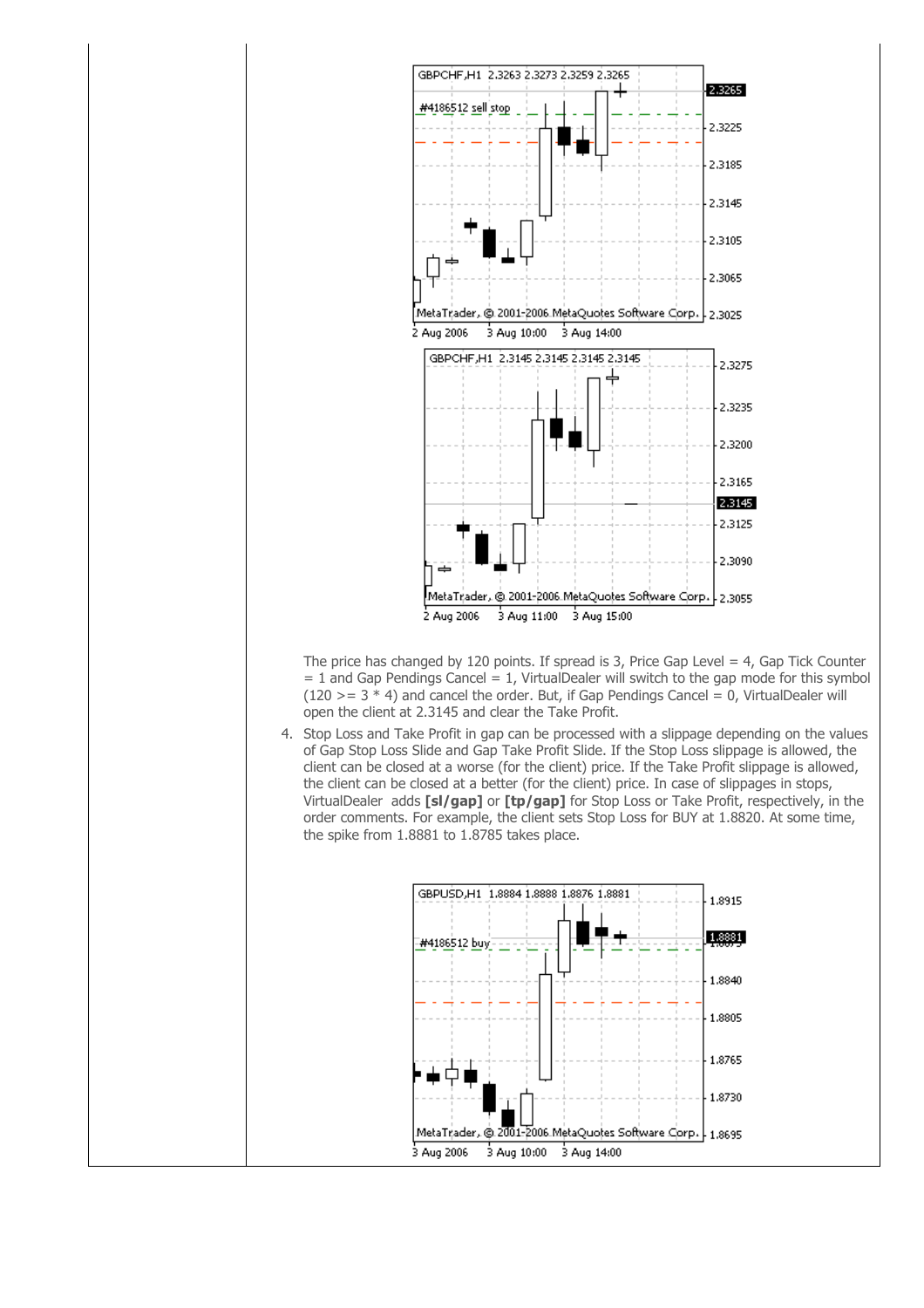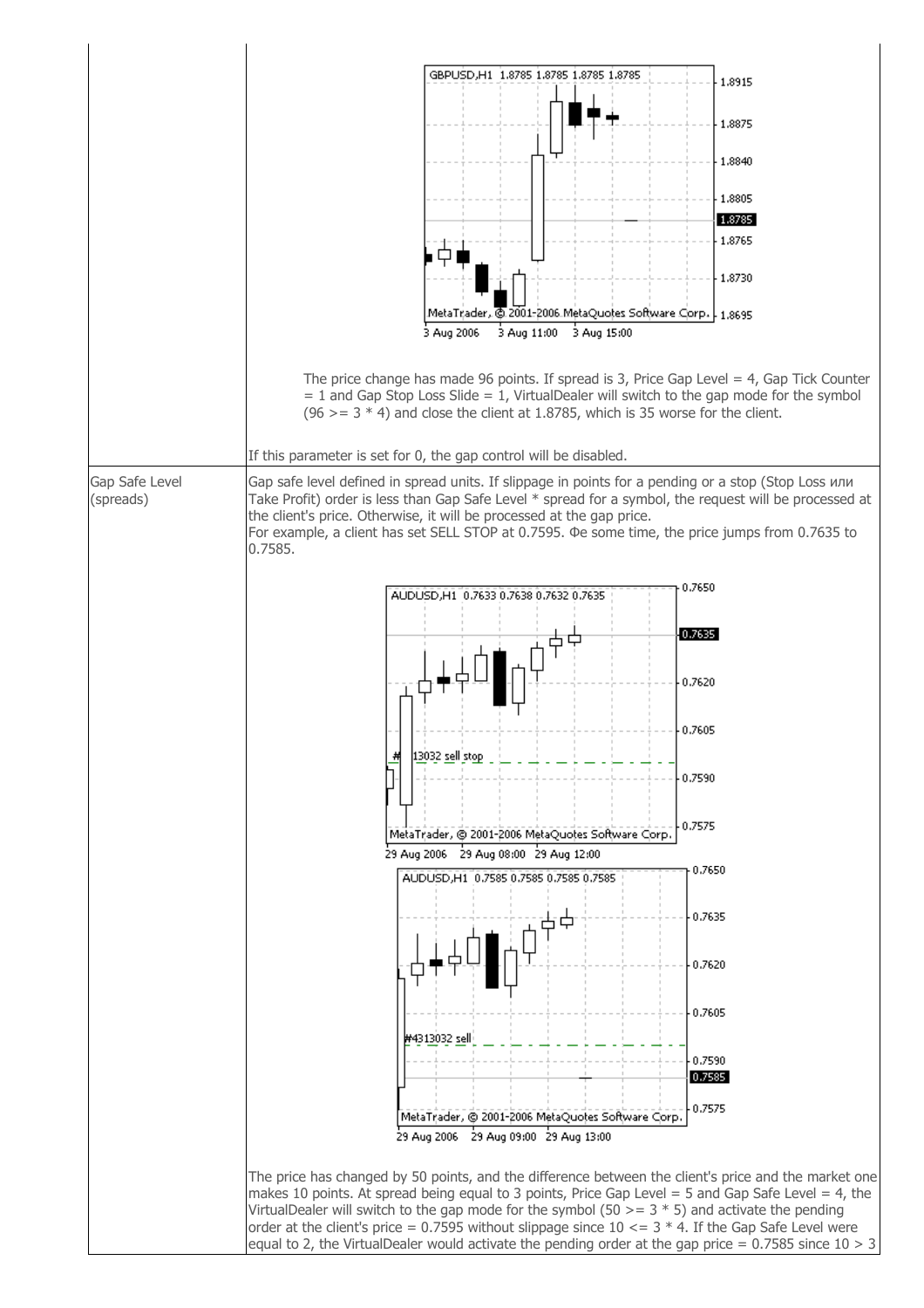|                                           | $*2.$                                                                                                                                                                                                                                                                                                                                                                                                   |
|-------------------------------------------|---------------------------------------------------------------------------------------------------------------------------------------------------------------------------------------------------------------------------------------------------------------------------------------------------------------------------------------------------------------------------------------------------------|
| Gap Tick Counter                          | The amount of confirmation ticks (price changes do not exceed Spread * Price Gap Level) necessary<br>to cancel the gap mode for a symbol. At this, pending orders and stops triggered in gap will be<br>activated only in the latest tick, all intermediary ticks will be ignored.                                                                                                                      |
| Gap Pendings Cancel                       | Flag that allows to cancel pending orders with Take Profit levels caught within the gap (value "1" -<br>orders with simultaneously concerned activation level and Take Profit are canceled and noted with<br>[cancelled/gap] in the comment, "0" -pending orders will be activated at the gap price,<br><b>[started/gap]</b> being noted in the comments and Take Profit being cleared).                |
| Gap Take Profit Slide                     | Flag that allows to slip Stop Loss in gap (value "1" - Stop Loss is processed at the gap price, "0" -<br>StopLoss is processed at the client's price).                                                                                                                                                                                                                                                  |
| Gap Stop Loss Slide                       | Flag that allows to slip Take Profit in gap (value "1" - Take Profit is processed at the gap price, "0" -<br>Take Profit is processed at the client's price).                                                                                                                                                                                                                                           |
| News Stops & Freezes<br>(levels)          | This value indicates by how many times Limit & Stop Level and Freeze Level increase for symbols at<br>the time of news. If it is equal to 0, it means that Limit & Stop Level and Freeze Level do not<br>lincrease at all.                                                                                                                                                                              |
| Allow Pendings on News                    | Flag that allows to work with pending orders (place, modify and delete) at the time of news (value<br>"1" - pending orders are allowed to be placed or modified, "0" - pending orders are prohibited to be<br>placed or modified).                                                                                                                                                                      |
| News Time 1<br>News Time 2<br>News Time N | News time in the format as follows: year.month.day hour:minute:second, duration where<br>duration is set in minutes. For example, if a news that would strongly affect the market for<br>approximately 15 minutes must emerge at 5.00 p.m. on Monday, the 7th August 2006, 2006.08.07<br>17:00:00,15 must be inputted in the plugin settings. One can set any desirable amount of items in<br>the list. |

**Warning:** The Max Volume is just a declarative restriction. If the Virtual Dealer cannot find a dealer capable and allowed to process the request with the volume exceeding the Max Volume (there are no online dealers at all), the Maximum Volume parameter will not be taken into consideration and such a request will be processed by the Virtual Dealer.

If not only plugins, but also real dealers will operate simultaneously, it would probably be reasonable to allow dealers controlling of the plugin.

### **Server Setup and Manager's Account Setup**

Before enabling the plugin, one has to set up groups and symbols using MetaTrader Administrator, as well as to open a special manager's account for Virtual Dealer. To do so, one has to set the necessary symbols in groups to be processed by Virtual Dealer to the manual processing mode. Then one has to enable the "Fast confirmation on IE with deviation specified" parameter for them.

| Group: demoforex                                                                                                                                                                                                                        |            |       |                |         |                       |
|-----------------------------------------------------------------------------------------------------------------------------------------------------------------------------------------------------------------------------------------|------------|-------|----------------|---------|-----------------------|
| <b>Securities</b><br>Permissions<br>Symbols<br>Margins<br>Reports<br>Common<br>Setting trade parameters for the selected symbol group. It is possible to specify order execution<br>type, spread, and commission for each symbol group. |            |       |                |         |                       |
|                                                                                                                                                                                                                                         | Type       | Trade | Execution      | Spread  | Commission            |
|                                                                                                                                                                                                                                         | Forex      | Yes   | Manual         | Default | 5.00\$ / 0.00\$       |
|                                                                                                                                                                                                                                         | Indexes    | Yesl  | Manual / Auto  | Default | $0.00$ \$ $/ 0.00$ \$ |
|                                                                                                                                                                                                                                         | <b>CFD</b> | Yesl  | Manual / Autol | Default | $0.00$ \$ / $0.00$ \$ |
|                                                                                                                                                                                                                                         | Futures    | Yesl  | Manual / Auto  | Default | $0.00$ \$ $/ 0.00$ \$ |
|                                                                                                                                                                                                                                         | Synthetic  | Yesl  | Manual / Autol | Default | $0.00$ \$ $/ 0.00$ \$ |
|                                                                                                                                                                                                                                         |            |       | OΚ             | Отмена  | Справка               |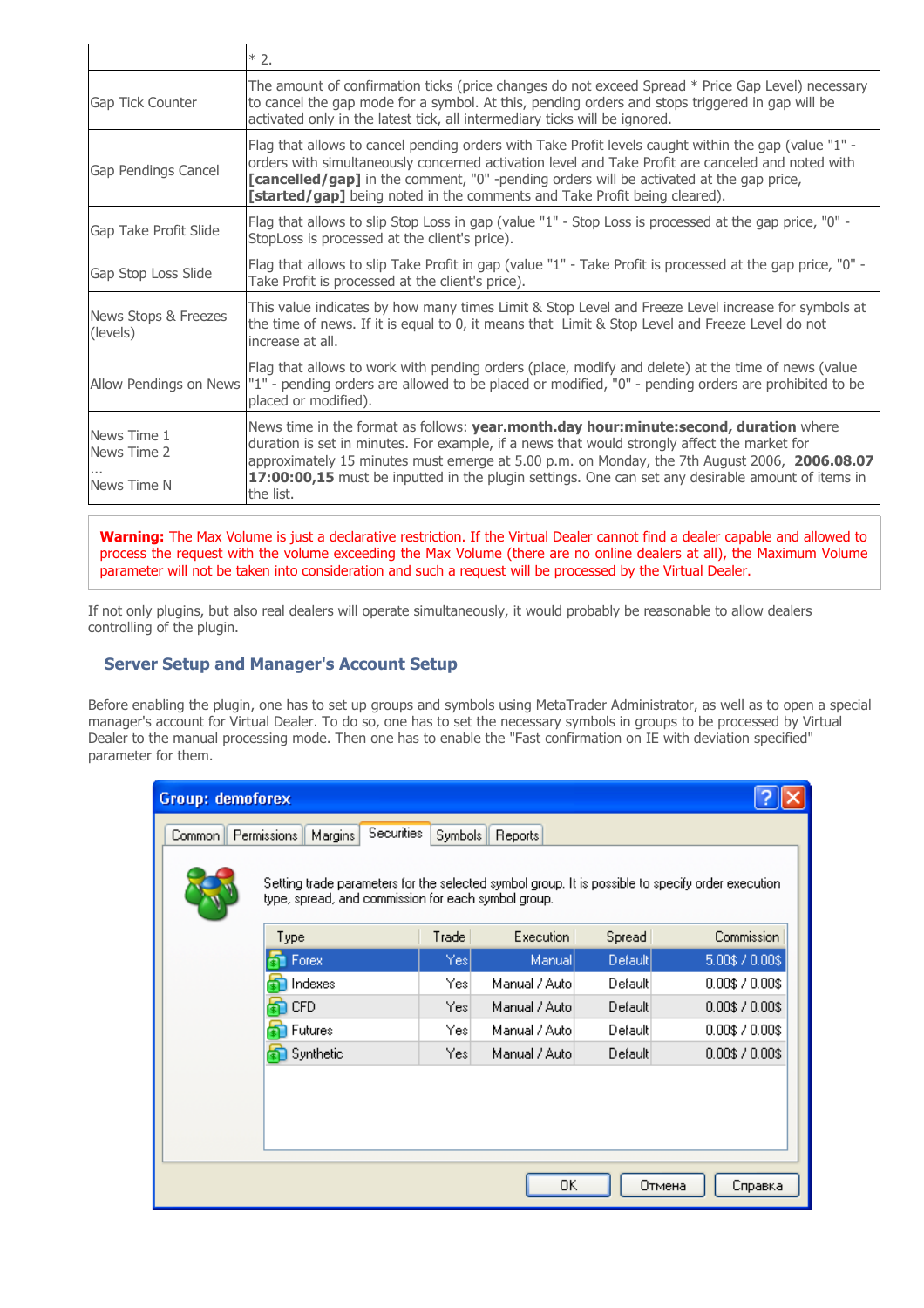| <b>Securities</b>                                                                                                     |                            |                                                    |  |  |  |
|-----------------------------------------------------------------------------------------------------------------------|----------------------------|----------------------------------------------------|--|--|--|
| Setting parameters of trading with symbols of the group. Appoint type of order execution, spread, and<br>commissions. |                            |                                                    |  |  |  |
|                                                                                                                       | $\nabla$ Enable            |                                                    |  |  |  |
|                                                                                                                       | $\nabla$ Trade             | Use confirmations in REQUEST mode                  |  |  |  |
| Execution:                                                                                                            | manual only, no automation | ₩                                                  |  |  |  |
| Spread difference:                                                                                                    | 0<br>points                | Do not check free margin after dealer's answer     |  |  |  |
| Maximum deviation:<br>$\mathbf{2}$<br>points (IE only)<br>v                                                           |                            | √ Fast confirmation on IE with deviation specified |  |  |  |
| Close by                                                                                                              |                            |                                                    |  |  |  |
| $\triangledown$ Enable<br>Multiple Close by orders                                                                    |                            |                                                    |  |  |  |
| Auto close-out:<br>None, do not use auto close-out at the end of day<br>v                                             |                            |                                                    |  |  |  |
| Lots                                                                                                                  |                            |                                                    |  |  |  |
| Minimum:                                                                                                              | 0.00<br>Maximum:           | 1000.00<br>0.10<br>Step:                           |  |  |  |
| Commissions                                                                                                           |                            |                                                    |  |  |  |
| Standard:                                                                                                             | 0.0000<br>\$, money<br>v   | per deal<br>Taxes:<br>%                            |  |  |  |
| Agent points:                                                                                                         | 0.0000<br>\$, money        | per deal                                           |  |  |  |
| Cancel<br>ОК                                                                                                          |                            |                                                    |  |  |  |

**Important:** The "Fast confirmation on IE with deviation specified" mode must be obligatorily enabled for symbols that will be processed by Virtual Dealer. Otherwise, the requests will not be processed by the plugin after requoting and result in losing them.

The next step is creation of the Virtual Dealer's account in the managers group. It can be 888, for example.

| Login        | Name          | Group   | City | Email | Balance | Status |
|--------------|---------------|---------|------|-------|---------|--------|
| <b>8</b> 888 | VirtualDealer | manager |      |       | 0.001   |        |

After that, one has to add the Virtual Dealer's account (without authorizing it with any rights) to the managers list.

| Login | Name          | Mailbox | Groups | <b>Rights</b>                           |
|-------|---------------|---------|--------|-----------------------------------------|
|       | First Admin   |         |        | admin, manager, accountant, dealer, con |
|       | Dealer        | anton   |        | admin, manager, accountant, dealer, con |
| ₩ 888 | VirtualDealer |         |        |                                         |

### **Working with the Plugin**

In order to enable the plugin, it is enough to specify delay that does not equal to zero, from 1 to 5. Then Virtual Dealer will start processing the incoming requests. To disable it correctly, one has set the delay for zero.

**Important:** All changes in the plugin settings take effect immediately and do not demand restarting of the server.

The actions of Virtual Dealer can be found in the server log using the search by "VirtualDealer" or by its account number (for example, '888').